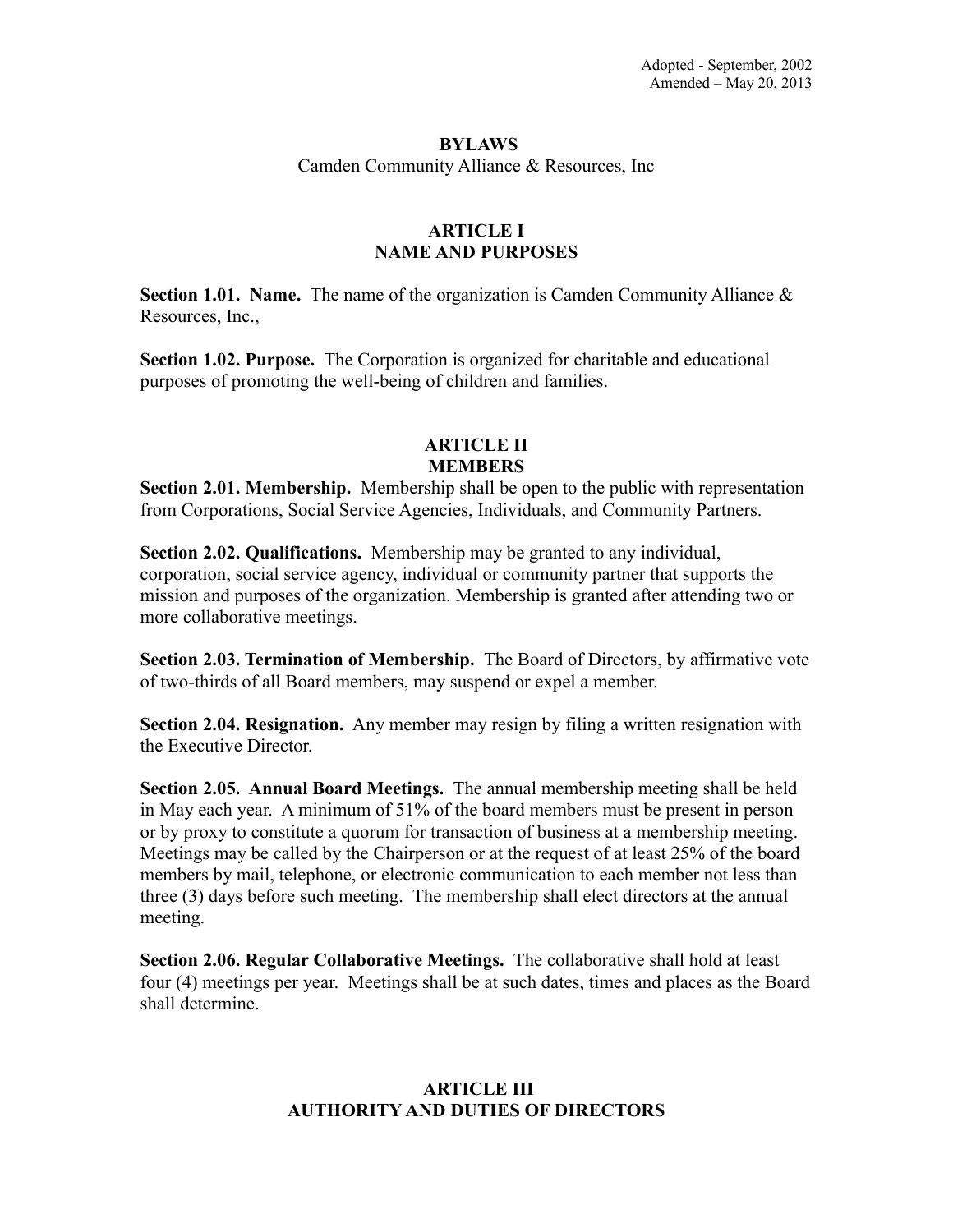**Section 3.01. Authority of Directors.** The Board of Directors is the policy-making body and may exercise all the powers and authority granted to the Corporation by law.

## **Section 3.02. Number, Selection, and Tenure.**

The Board shall consist of not less than four (4) and not more than seventeen (17) directors. A nominating committee, appointed by the president, shall present to the Board of Directors at the February meeting a slate of directors to fill vacant and/or expiring positions. Additional nominations may be considered from the floor. The new slate of Directors shall be elected at the May meeting of the Board. The term of office for Directors shall be two years with no limit on the number of terms served as a board member.

**Section 3.03. Resignation.** Resignations are effective upon receipt by the Secretary of the Corporation of written notification.

**Section 3.04. Regular Board Meetings.** The Board of Directors shall hold at least four (4) regular meetings per calendar year. Meetings shall be at such dates, times and places as the Board shall determine.

**Section 3.05. Notice.** Meetings may be called by the Chairperson or at the request of at least 51% of the Directors by mail, telephone, or electronic communication to each member of the Board not less than forty-eight (48) hours before such meeting.

**Section 3.06. Quorum.** Fifty-one percent (51%) of the Directors constitute a quorum. They may attend meetings either in person, through teleconferencing, or through any other electronic means of communication. All decisions will be by majority vote of those present at a meeting at which a quorum is present. If less than a majority of the directors is present at said meeting, the meeting shall be adjourned.

**Section 3.07. Participation in Meeting by Conference Telephone or electronic communications.** Members of the Board may participate in a meeting through use of conference telephone or electronic methods of communication, so long as members participating in such meeting can hear and/or see each other's remarks

**Section 3.08. Committees.** The Board of Directors may, by resolution adopted by a majority of the Directors in office, establish committees of the Board composed of at least two (2) persons which, except for an Executive Committee, may include non-Board members. The Board may make such provisions for appointment of the chair of such committees, establish such procedures to govern their activities, and delegate thereto such authority as may be necessary or desirable for the efficient management of the property, affairs, business, activities of the Corporation.

**Section 3.11. Reimbursement.** Directors shall serve without compensation with the exception that expenses incurred in the furtherance of the Corporation's business are allowed to be reimbursed with documentation and prior approval by the Board as specified in the policies and procedures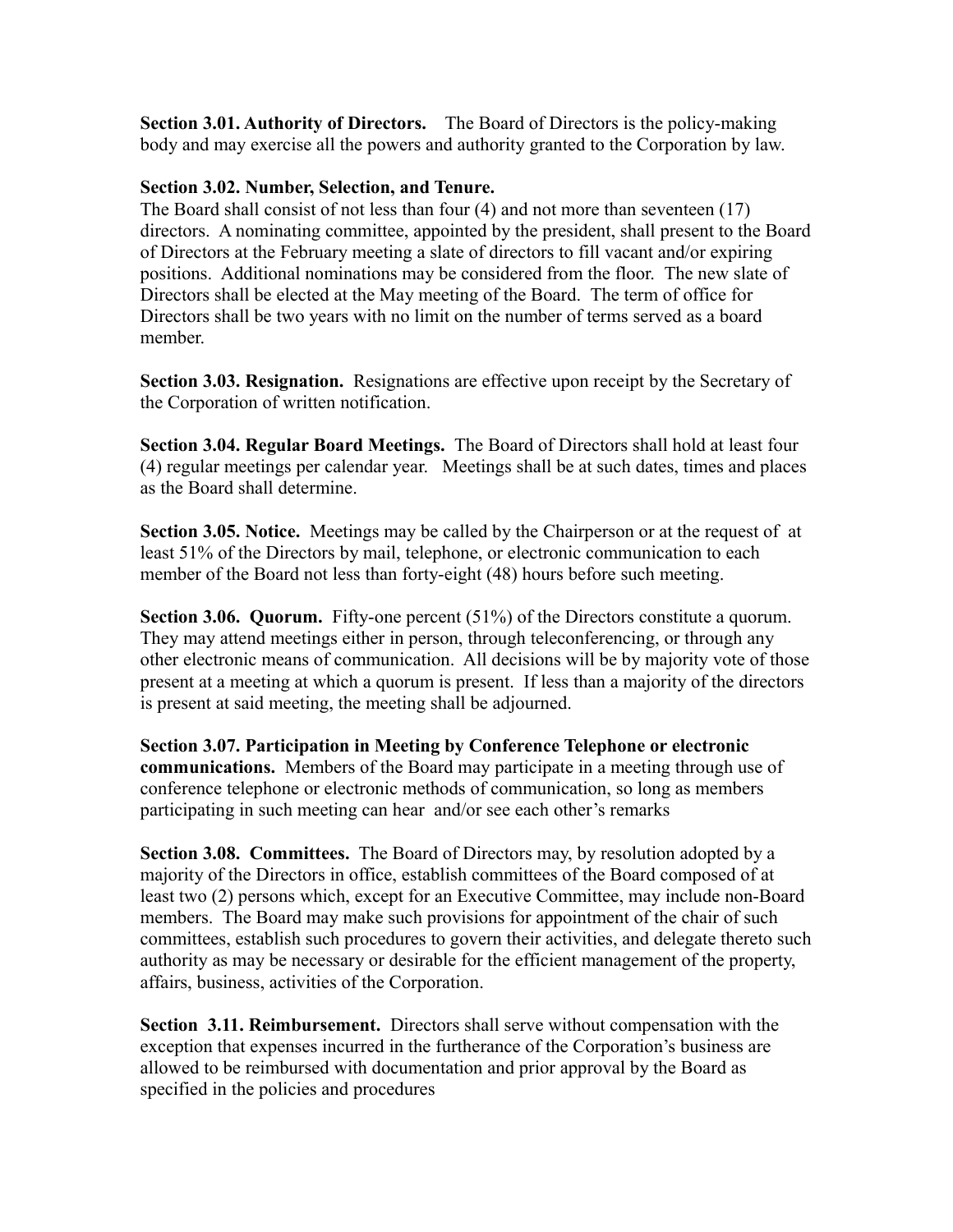### **ARTICLE IV AUTHORITY AND DUTIES OF OFFICERS**

**Section 4.01. Officers.** The officers of the Corporation shall be a President, a Vice-President, a Secretary, a Treasurer, and such other officers as the Board of Directors may designate. Any two (2) or more offices may be held by the same person, except the offices of President and Treasurer.

**Section 4.02. Appointment of Officers; Terms of Office.** The officers of the Corporation shall be elected by the Board at the annual meeting. In the case of vacancies, appointments shall be made in accordance with Section 3.02. as soon as convenient. New offices may be created and filled at any meeting of the Board of Directors. Terms of office may be established by the Board of Directors, but shall not exceed two (2) years. Officers shall hold office until a successor is duly elected. Officers may serve in the same position for no more than two successive terms.

**Section 4.03. Resignation.** Any officer may resign by filing written notice to the Secretary of the Corporation, or in the event of a vacancy of or resignation by the Secretary, to the Board of Directors.

**Section 4.04. Removal.** By a majority vote, an officer may be removed by the remaining Directors at a board meeting, whenever in the Board's judgment the best interests of the Corporation will be served thereby. Any such removal shall be without prejudice to the contract rights, if any, of the person so removed.

**Section 4.05. President.** The President shall be a director of the Corporation and will preside at all meetings of the Board of Directors. The President shall perform all duties attendant to that office, subject, however, to the control of the Board of Directors, and shall perform such other duties as on occasion shall be assigned by the Board of Directors. The President is an ex-officio member of all committees. The President shall have voting rights as a member of the Board of Directors and the Executive Committee.

**Section 4.06. Vice-President.** The Vice-President shall be a director of the Corporation and will preside at meetings of the Board of Directors in the absence of or request of the President. The Vice-President shall perform other duties as requested and assigned by the President, subject to the control of the Board of Directors.

**Section 4.07. Secretary.** The Secretary shall be a director of the Corporation and shall record the minutes of all meetings of the Board of Directors and shall perform such other duties as occasionally may be assigned by the Board of Directors.

**Section 4.08. Treasurer.** The Treasurer shall report to the Board of Directors at each regular board meeting on the status of the Corporation's finances. The Treasurer shall work closely with any paid executive staff of the Corporation to ascertain that appropriate procedures are being followed in the financial affairs of the Corporation, and shall perform such other duties as occasionally may be assigned by the Board of Directors.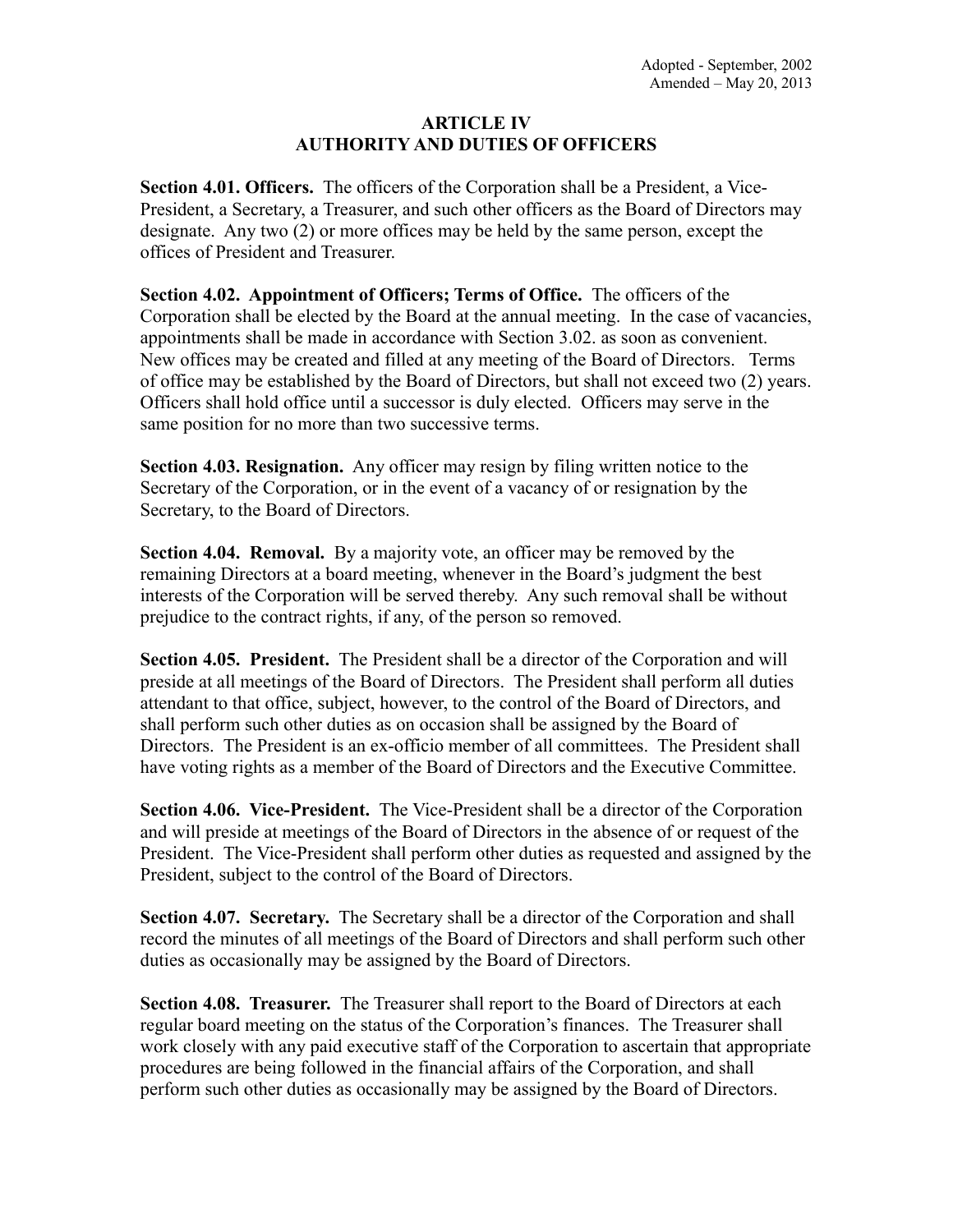**Section 4.09. Paid Staff.** The Board of Directors may hire such paid staff as they deem proper and necessary for the operations of the Corporation. The powers and duties of the paid staff shall be as assigned or as delegated to be assigned by the Board.

### **ARTICLE V INDEMNIFICATION**

Every member of the Board of Directors, officer or employee of the Corporation shall be indemnified by the corporation against all expenses and liabilities, including counsel fees, reasonably incurred or imposed upon such members of the Board, officer or employee in connection with any threatened, pending, or completed action, suit or proceeding to which she/he may become involved by reason of her/his being or having been a member of the Board, officer, or employee of the corporation, or any settlement thereof, unless adjudged therein to be liable for negligence or misconduct in the performance of her/his duties. Provided, however, that in the event of a settlement the indemnification herein shall apply only when the Board approves such settlement and reimbursement as being in the best interest of the corporation. The foregoing right of indemnification shall be in addition and not exclusive of all other rights which such member of the Board, officer or employee is entitled.

### **ARTICLE VI COMMITTEES**

**Section 6.01. Establishment.** The Board of Directors may establish one or more Committees as necessary for the operations of the Corporation.

**Section 6.02. Size, Duration, and Responsibilities.** The size, duration, and responsibilities of such committees shall be established by a majority vote of the Board of **Directors** 

# **ARTICLE VII FINANCIAL ADMINISTRATION**

**Section 7.01. Fiscal Year.** The fiscal year of the Corporation shall be January 1 – December 31 but may be changed by resolution of the Board of Directors.

**Section 7.02. Checks, Drafts, Etc.** All checks and bills shall be signed or endorsed as outlined in the Policies and Procedures Manual.

**Section 7.03. Deposits and Accounts.** All funds of the Corporation, not otherwise employed, shall be deposited from time to time in general or special accounts in such banks, trust companies, or other depositories as the Board of Directors or any committee to which such authority has been delegated by the Board may select. Deposits and collections for those accounts shall be handled as required by the Policies and Procedures Manual.